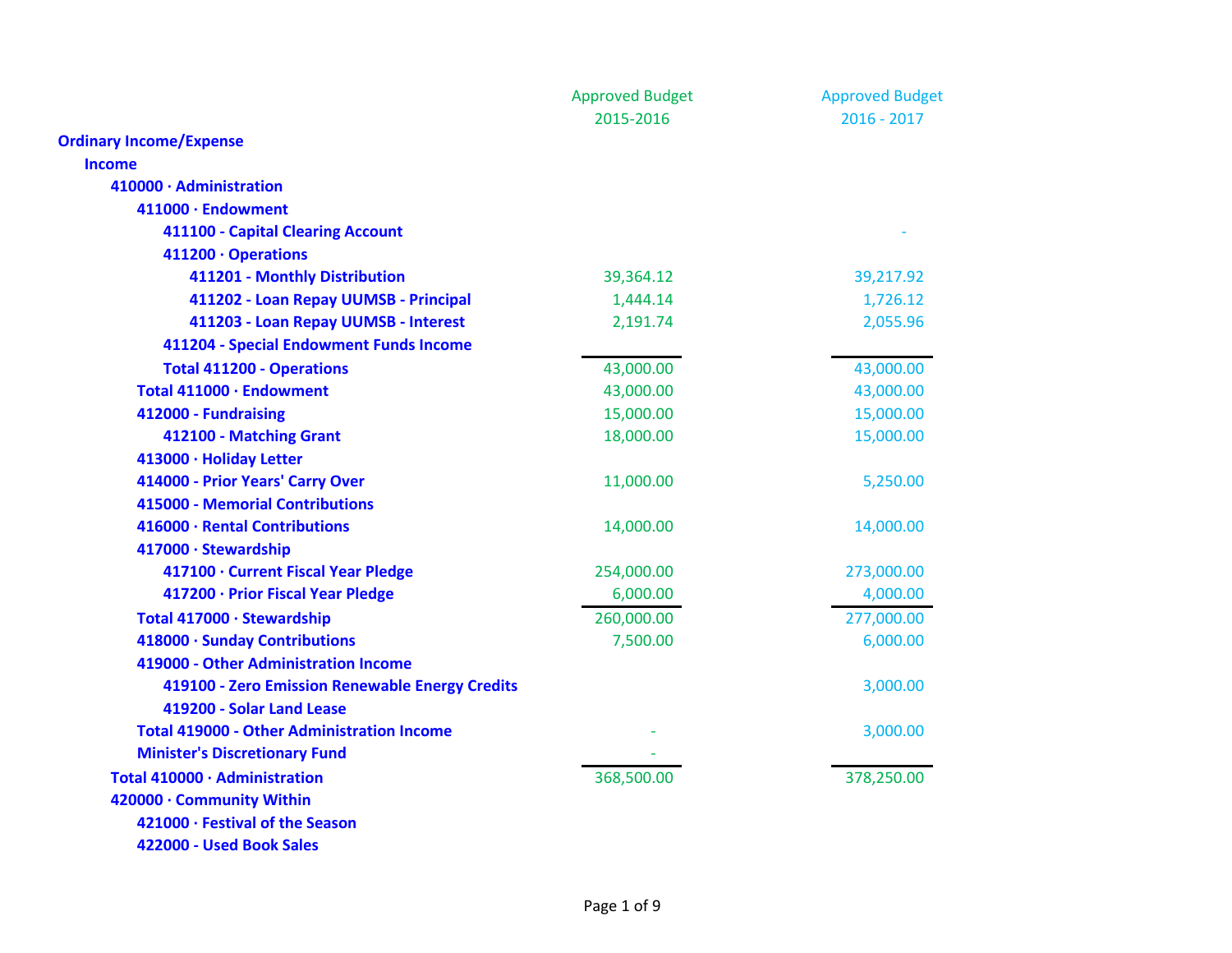|                                         | <b>Approved Budget</b> | <b>Approved Budget</b> |
|-----------------------------------------|------------------------|------------------------|
|                                         | 2015-2016              | $2016 - 2017$          |
| 423000 · Performing Arts                |                        |                        |
| 424000 · Caring Network                 |                        |                        |
| 424100 - Memorial Receptions            | 200.00                 | 200.00                 |
| 426000 - Circle of Caring               |                        |                        |
| 427000 - Membership                     |                        |                        |
| 427100 - Membership Initiative          |                        |                        |
| 428001 - Fellowship Hour Donations      | 100.00                 | 100.00                 |
| 429000 · UAMW                           |                        |                        |
| Total 420000 · Community Within         | 300.00                 | 300.00                 |
| 430000 · Social Justice                 |                        |                        |
| 431000 · SJ Sunday Collections          |                        |                        |
| 432000 · Coffee Ministry                |                        |                        |
| 434500 - Interweave                     |                        |                        |
| 434000 · SJ Miscellaneous Income        |                        |                        |
| 434800 - Green Sanctuary                |                        |                        |
| Total 430000 · Social Justice           |                        |                        |
| 440000 · Spiritual Life                 |                        |                        |
| 441000 · Annual Retreat                 |                        |                        |
| 442000 · Adult Programs                 | 5,200.00               | 5,200.00               |
| 443000 · Flower Contributions           |                        |                        |
| 445000 · Music Sunday Contributions     |                        |                        |
| 447000 · Religious Education            |                        |                        |
| 447100 · Soup Making                    | 300.00                 | 300.00                 |
| 447200 · Guest at Your Table            |                        |                        |
| 447300 - Sleeping Out in Boxes          |                        |                        |
| 447500 · Ski Trip                       |                        |                        |
| <b>447600 - UNICEF</b>                  |                        |                        |
| Total 447000 · Religious Education      | 300.00                 | 300.00                 |
| 448000 · Miscellaneous - Spiritual Life |                        |                        |
| 448100 · Recording Donations            |                        |                        |
| 448200 - Hymnal Donations               |                        |                        |
| 448300 · Volunteer Recognition          |                        |                        |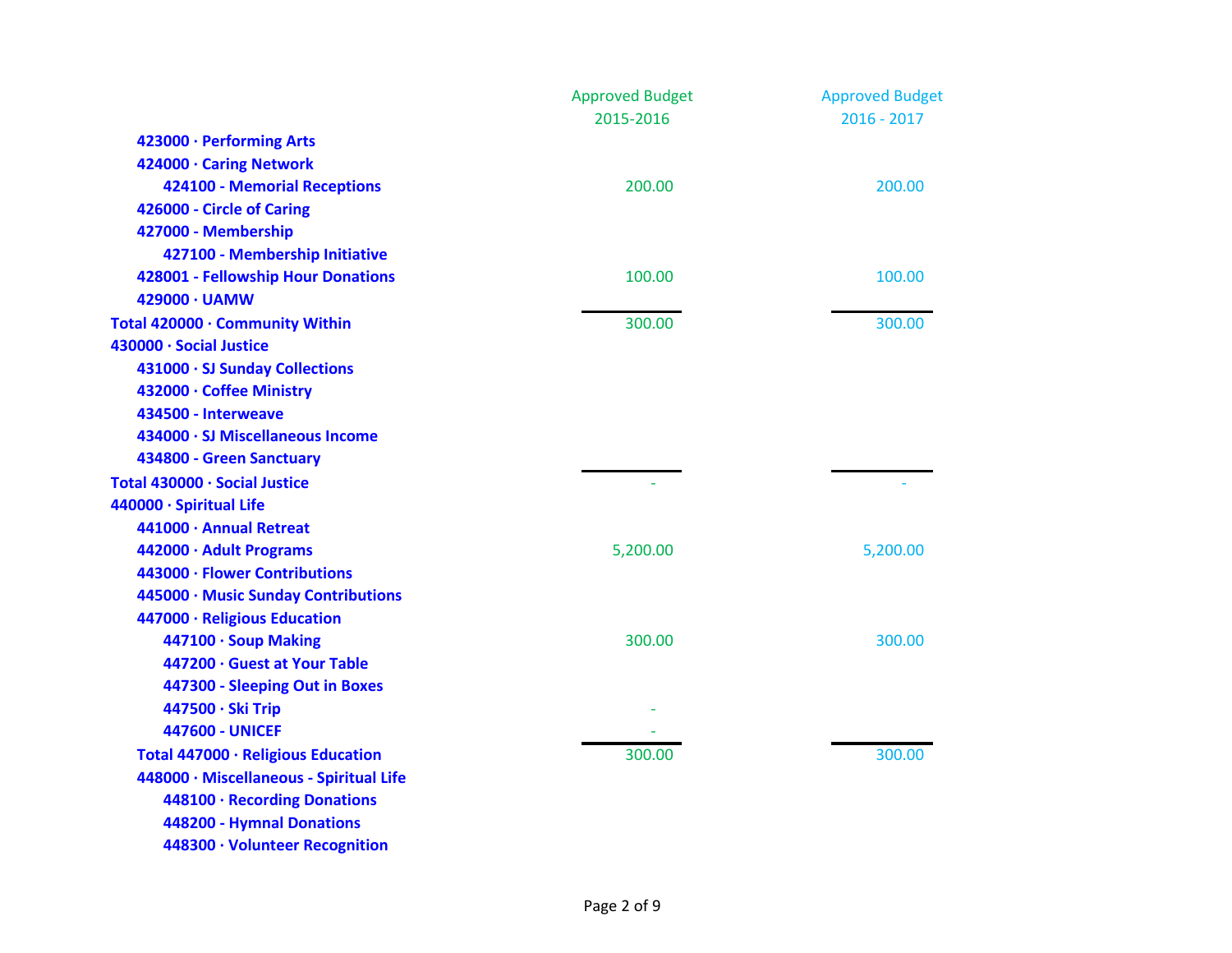|                                               | <b>Approved Budget</b> | <b>Approved Budget</b> |
|-----------------------------------------------|------------------------|------------------------|
|                                               | 2015-2016              | $2016 - 2017$          |
| 448000 - Miscellaneous                        |                        |                        |
| 449000 - Music Program Fundraising            |                        | 3,000.00               |
| Total 448000 · Miscellaneous - Spiritual Life |                        | 3,000.00               |
| Total 440000 · Spiritual Life                 | 5,500.00               | 8,500.00               |
| 450000 - Other Income                         |                        |                        |
| <b>Total Income</b>                           | 374,300.00             | 387,050.00             |
| <b>Expense</b>                                |                        |                        |
| 510000 · Administration Expenses              |                        |                        |
| 512000 · UUA & District Payments              |                        |                        |
| 512001 · Clara Barton District                | 3,720.00               | 4,224.00               |
| 512002 · UUA Fair Share                       | 9,610.00               | 11,520.00              |
| Total 512000 · UUA & District Payments        | 13,330.00              | 15,744.00              |
| 515000 · Stewardship                          |                        |                        |
| 515100 · Annual Canvass                       | 300.00                 |                        |
| 515200 · Credit Card Expense                  | 925.00                 | 1,225.00               |
| Total 528000 · Stewardship                    | 1,225.00               | 1,225.00               |
| 516000 · Building & Grounds                   |                        |                        |
| 516100 · General Maintenance                  | 7,500.00               | 10,000.00              |
| 516200 · Snow Removal                         | 6,600.00               | 6,600.00               |
| 516300 · Lawn Care                            | 5,560.00               | 5,560.00               |
| $516400 \cdot Water$                          | 4,000.00               | 4,000.00               |
| 516500 · Electric                             | 10,200.00              | 9,000.00               |
| 516600 · Natural Gas                          | 10,000.00              | 10,000.00              |
| 516700 - Memorial Garden                      |                        |                        |
| Total 516000 · Building & Grounds             | 43,860.00              | 45,160.00              |
| 517000 · Office                               |                        |                        |
| 517100 · Equipment                            |                        |                        |
| 517101 - Equipment Purchases                  | 1,500.00               | 1,646.30               |
| 517102 · Equipment Rental                     | 6,800.00               | 6,800.00               |
| 517103 - Computer Maint. Agreement            | 1,188.00               | 1,284.00               |
| Total 517100 · Equipment                      | 9,488.00               | 9,730.30               |
| 517200 · Security                             |                        |                        |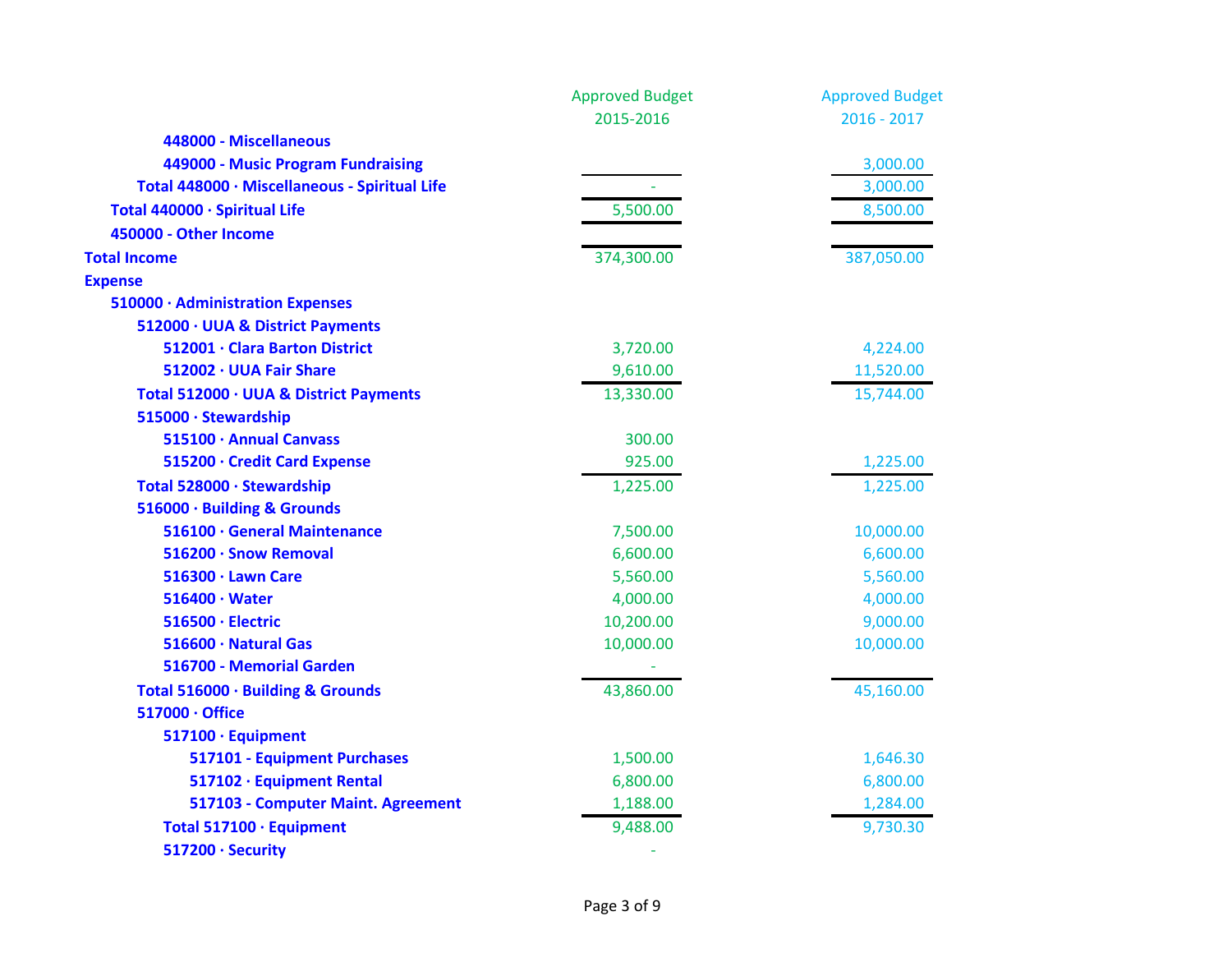|                                        | <b>Approved Budget</b> | <b>Approved Budget</b> |
|----------------------------------------|------------------------|------------------------|
|                                        | 2015-2016              | $2016 - 2017$          |
| <b>517300 - Printing</b>               | 525.00                 | 1,149.15               |
| 517400 · Postage                       | 1,000.00               | 1,000.00               |
| 517500 · Telephone                     | 2,400.00               | 2,400.00               |
| 517600 · Dues and Subscriptions        | 725.00                 | 725.00                 |
| 517700 · Office Supplies               | 2,100.00               | 2,100.00               |
| 517800 · Service Contracts             |                        |                        |
| 517900 · Service Charges               |                        |                        |
| 517910 - Bank                          |                        |                        |
| 517920 · Credit Card Expense           | 900.00                 | 250.00                 |
| 517930 - Payroll Expense               | 600.00                 | 650.00                 |
| 517940 - Miscellaneous                 |                        |                        |
| Total 517900 · Service Charges         | 1,500.00               | 900.00                 |
| Total 517000 · Office                  | 17,738.00              | 18,004.45              |
| 518000 · Insurance                     |                        |                        |
| 518100 · Workers' Compensation         | 2,700.00               | 2,970.00               |
| 518200 · Liability Insurance           | 13,700.00              | 15,140.00              |
| 518300 · Umbrella                      | 700.00                 | 700.00                 |
| Total 518000 · Insurance               | 17,100.00              | 18,810.00              |
| 519000 · Administration - Other        |                        |                        |
| 519200 · Rental Expense                |                        |                        |
| 519300 · General Assembly Expense      |                        |                        |
| 519400 · Minister Discretionary Fund   |                        |                        |
| 519500 - Board Expense                 |                        | 500.00                 |
| 519600 - Staff Development             | 500.00                 | 500.00                 |
| <b>519700 - Archives</b>               |                        | 200.00                 |
| Total 519000 · Administration - Other  | 500.00                 | 1,200.00               |
| Total 510000 · Administration Expenses | 93,753.00              | 100,143.45             |
| 520000 · Community Within Expenses     |                        |                        |
| 521000 · Caring Network                |                        |                        |
| 522000 · Communications                |                        |                        |
| 522100 - Hard Copy Mailings            | 1,500.00               | 1,500.00               |
| 522200 · Telephone Advertisement       |                        |                        |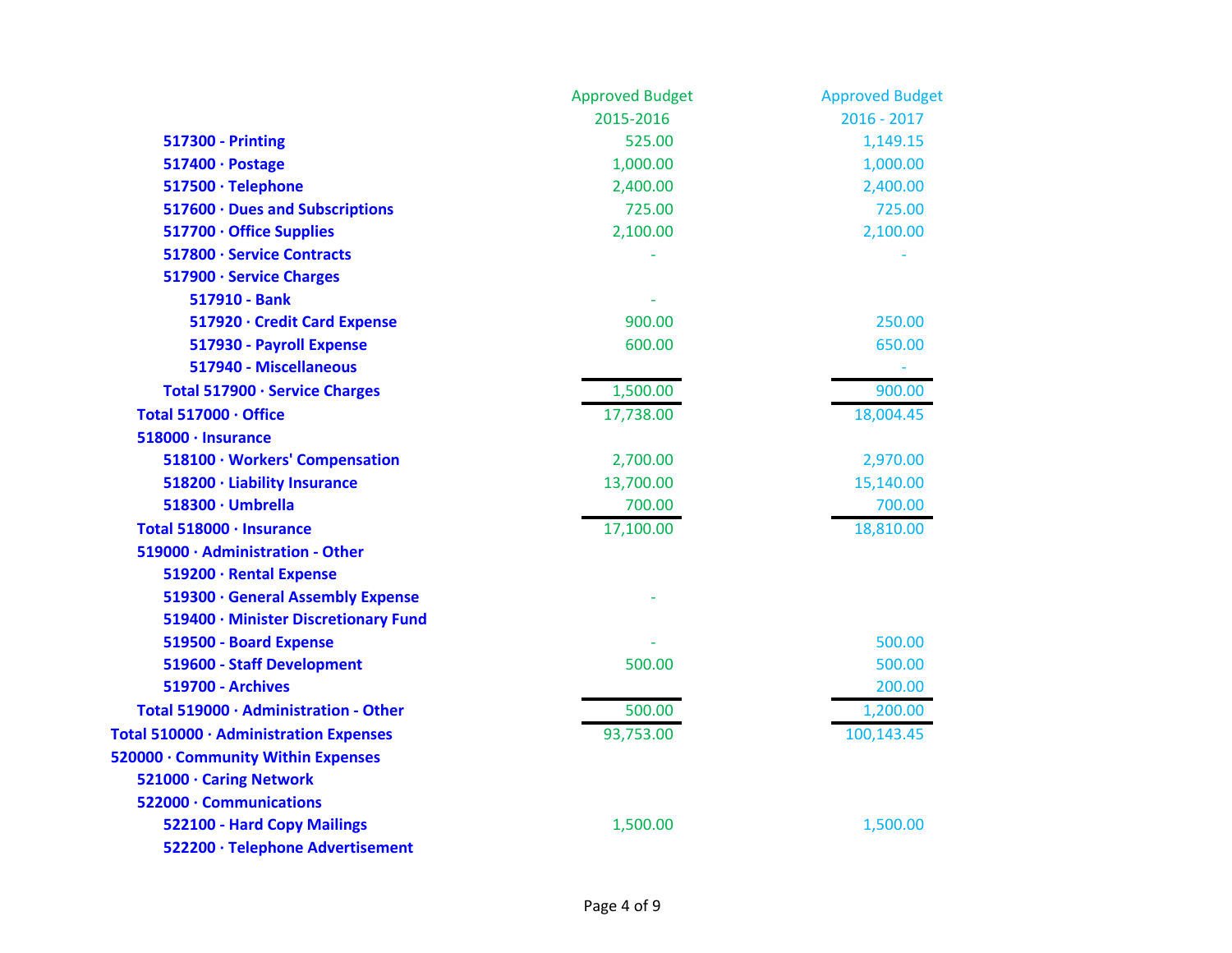|                                          | <b>Approved Budget</b><br>2015-2016 | <b>Approved Budget</b><br>$2016 - 2017$ |
|------------------------------------------|-------------------------------------|-----------------------------------------|
|                                          |                                     |                                         |
| 522300 - Web Page                        | 1,000.00                            | 1,000.00                                |
| 522400 · External Marketing              |                                     | 300.00                                  |
| 522500 · Software Upgrades               |                                     |                                         |
| Total 522000 · Communications            | 2,500.00                            | 2,800.00                                |
| 523000 - Performing Arts                 |                                     |                                         |
| 523100 - Credit Card Expense             |                                     |                                         |
| <b>Total 523000 - Performing Arts</b>    |                                     |                                         |
| 524000 · Festival of the Season          |                                     |                                         |
| 527000 · Membership                      |                                     |                                         |
| 527000 - Membership                      |                                     | 500.00                                  |
| 527100 - Membership Initiative           | 500.00                              |                                         |
| Total 527000 - Membership                | 500.00                              | 500.00                                  |
| 529000 · Community Within - Other        |                                     |                                         |
| 529300 · UAMW                            |                                     |                                         |
| 529500 · Memorial Receptions             | 200.00                              | 200.00                                  |
| 529600 - Fellowship Hour Supplies        | 600.00                              | 600.00                                  |
| Total 529000 · Community Within - Other  | 800.00                              | 800.00                                  |
| Total 520000 · Community Within Expenses | 3,800.00                            | 4,100.00                                |
| 530000 · Social Justice Expenses         |                                     |                                         |
| 531000 · Info & Advocacy Sub-Council     |                                     |                                         |
| 532000 - Miscellaneous                   | 500.00                              | 700.00                                  |
| 533000 · SJ Collection Disbursements     |                                     |                                         |
| 534000 · Interweave                      |                                     |                                         |
| 537000 · Equual Access                   |                                     |                                         |
| 538000 · Green Sanctuary                 |                                     |                                         |
| 539000 - Noah Webster Partnership        |                                     |                                         |
| Total 530000 · Social Justice Expenses   | 500.00                              | 700.00                                  |
| 540000 · Spiritual Life Expenses         |                                     |                                         |
| 541000 · Adult Programs                  |                                     |                                         |
| 541100 · Administrative Expenses         |                                     |                                         |
| 541200 · Compensation                    |                                     |                                         |
| 541300 · Credit Card Expense             |                                     |                                         |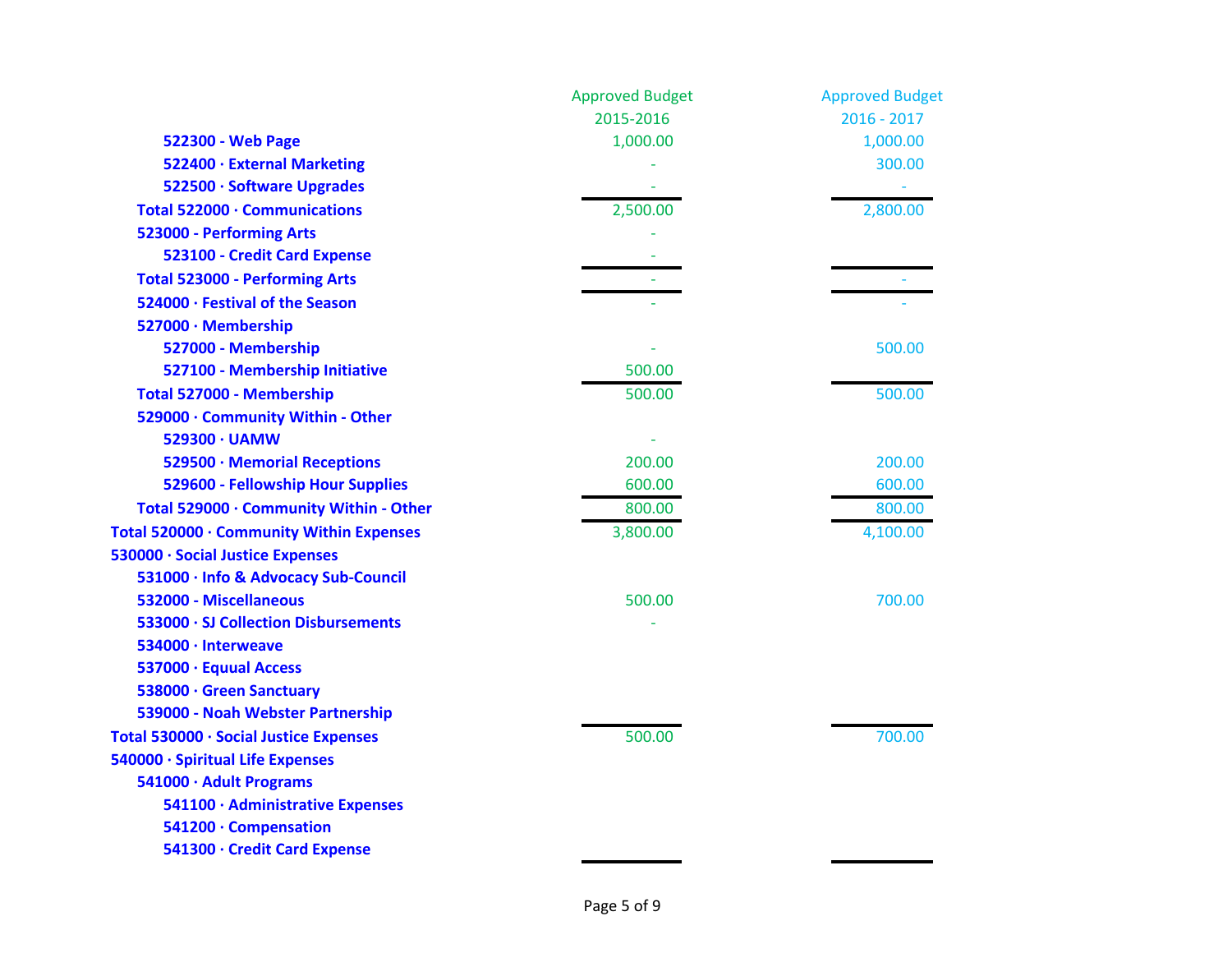|                                            | <b>Approved Budget</b> | <b>Approved Budget</b> |
|--------------------------------------------|------------------------|------------------------|
|                                            | 2015-2016              | $2016 - 2017$          |
| Total 541000 · Adult Programs              | 5,000.00               | 5,000.00               |
| 542000 · Annual Retreat                    |                        |                        |
| 543000 · Music                             |                        |                        |
| 543200 · Guest Musicians                   | 2,000.00               | 400.00                 |
| 543201 - Substitute Keyboardists           | 600.00                 | 800.00                 |
| 543300 · Sheet Music                       | 500.00                 | 500.00                 |
| 543400 · Instrument Maintenance            |                        |                        |
| 543401 · Organ                             | 1,072.00               | 1,072.00               |
| 543402 · Piano                             | 580.00                 | 810.00                 |
| Total 543400 · Instrument Maintenance      | 1,652.00               | 1,882.00               |
| Total 543000 · Music                       | 4,752.00               | 3,582.00               |
| <b>544000 - Religious Education</b>        |                        |                        |
| 544200 · Supplies                          | 600.00                 | 660.00                 |
| 544300 - Guest at Your Table               |                        |                        |
| <b>544400 - UNICEF</b>                     |                        |                        |
| 544500 · Ski Trip                          |                        |                        |
| 544700 · Curriculum                        | 400.00                 | 460.00                 |
| 544800 · Religious Education - Other       |                        |                        |
| 544802 · Training                          | 300.00                 | 300.00                 |
| 544803 · RE Staff Recruitment              | 100.00                 | 100.00                 |
| 544804 · RE Staff Security Checks          | 40.00                  | 40.00                  |
| 544805 · RE Classroom Refurbishment        | 100.00                 | 100.00                 |
| 544806 - Sleeping Out In Boxes             |                        |                        |
| Total 544800 · Religious Education - Other | 540.00                 | 540.00                 |
| Total 544000 · Religious Education         | 1,540.00               | 1,660.00               |
| 545000 · Worship                           |                        |                        |
| 545100 · Guest Speakers                    |                        |                        |
| 545101 - Guest Speakers                    | 2,000.00               | 3,000.00               |
| 545102 - Guest Speakers - Mileage          | 400.00                 | 600.00                 |
| <b>Total 545100 - Guest Speakers</b>       | 2,400.00               | 3,600.00               |
| 545200 · Flowers & Candles                 | 500.00                 |                        |
| 545201 - Hymnals                           |                        |                        |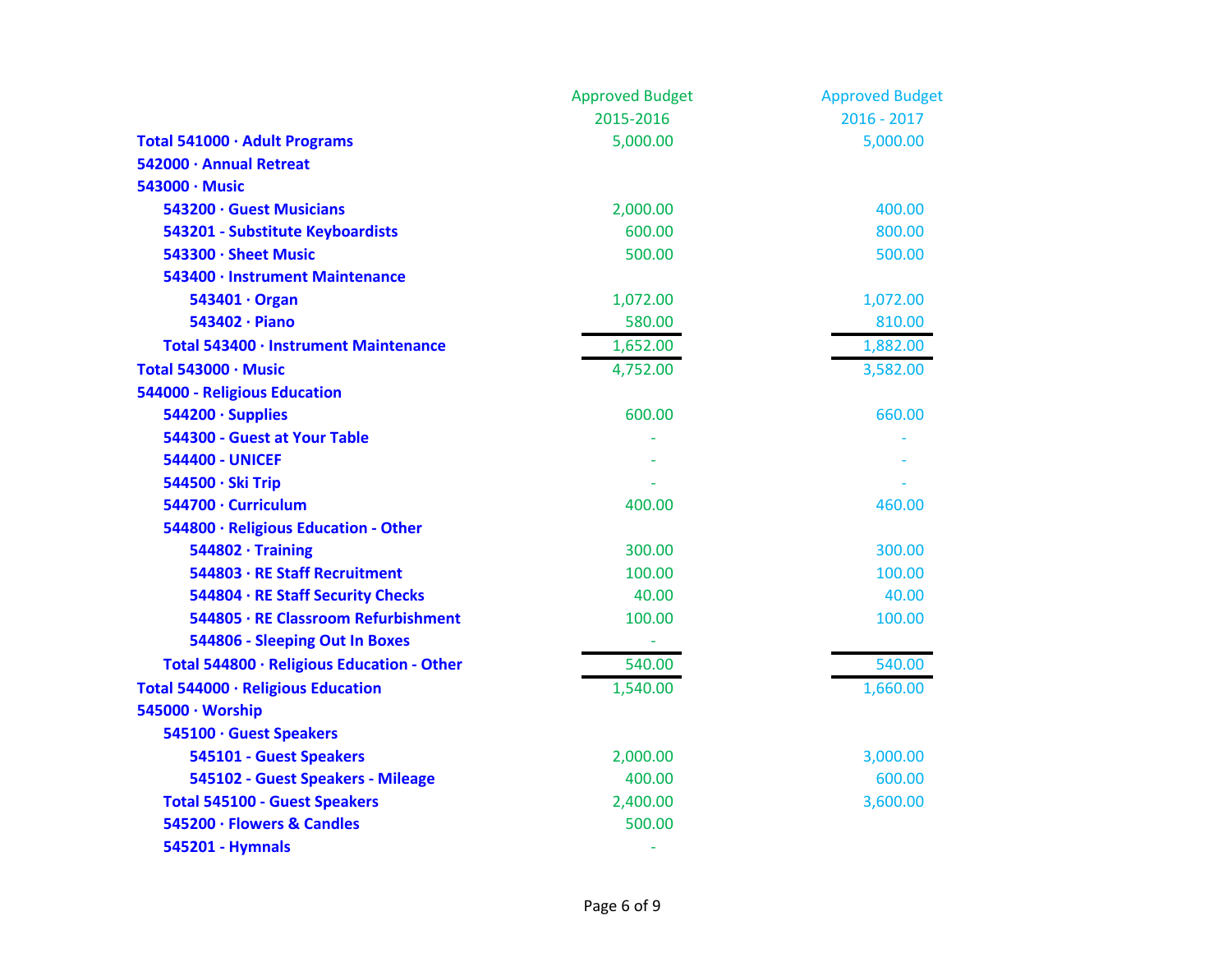|                                                | <b>Approved Budget</b> | <b>Approved Budget</b> |
|------------------------------------------------|------------------------|------------------------|
|                                                | 2015-2016              | $2016 - 2017$          |
| 545300 · Recording Expense                     |                        |                        |
| 545400 - Summer Music                          | 2,000.00               |                        |
| Total 545000 · Worship                         | 4,900.00               | 3,600.00               |
| Total 540000 · Spiritual Life Expenses         | 16,192.00              | 13,842.00              |
| 550000 · Compensation                          |                        |                        |
| $551000 \cdot DRE$                             |                        |                        |
| 551100 · Salary/Wages                          | 17,016.48              | 23,920.00              |
| 551200 · Pension                               |                        | 2,392.00               |
| 551300 · Insurance                             |                        |                        |
| 551400 · Professional Development              | 1,000.00               | 1,000.00               |
| 551500 · FICA                                  | 1,307.76               | 1,829.88               |
| 551700 - Health Reimbursement                  |                        |                        |
| Total 551000 · DRE                             | 19,324.24              | 29,141.88              |
| $552000 \cdot$ Minister                        |                        |                        |
| 552100 · Salary/Wages                          |                        | 68,400.00              |
| 552200 · Pension                               |                        | 8,400.00               |
| 552300 · Insurance                             | 15,142.77              | 15,142.77              |
| 552400 · Professional Development              |                        |                        |
| 552402 - Prof Dev. Cathy                       |                        | 6,508.64               |
| 552403 - Prof Dev. Heather                     |                        | 6,508.64               |
| <b>Total 552400 - Professional Development</b> |                        | 13,017.28              |
| $552500 \cdot FICA$                            |                        | 6,426.00               |
| 552600 · Housing Allowance                     |                        | 15,600.00              |
| 552700 - Health Reimbursement                  |                        |                        |
| <b>522800 - Per Diem Living Expenses</b>       |                        |                        |
| Total 552000 · Minister                        | 125,728.77             | 126,986.05             |
| 553000 · Building Staff                        |                        |                        |
| 553100 · Salary/Wages                          |                        |                        |
| 553101 · Sunday Sexton                         | 3,140.00               | 3,140.00               |
| 553102 · Custodian                             | 4,830.00               | 4,830.00               |
| 553103 · Sexton                                | 16,380.00              | 16,380.00              |
| 553104 · Evening Attendant                     |                        |                        |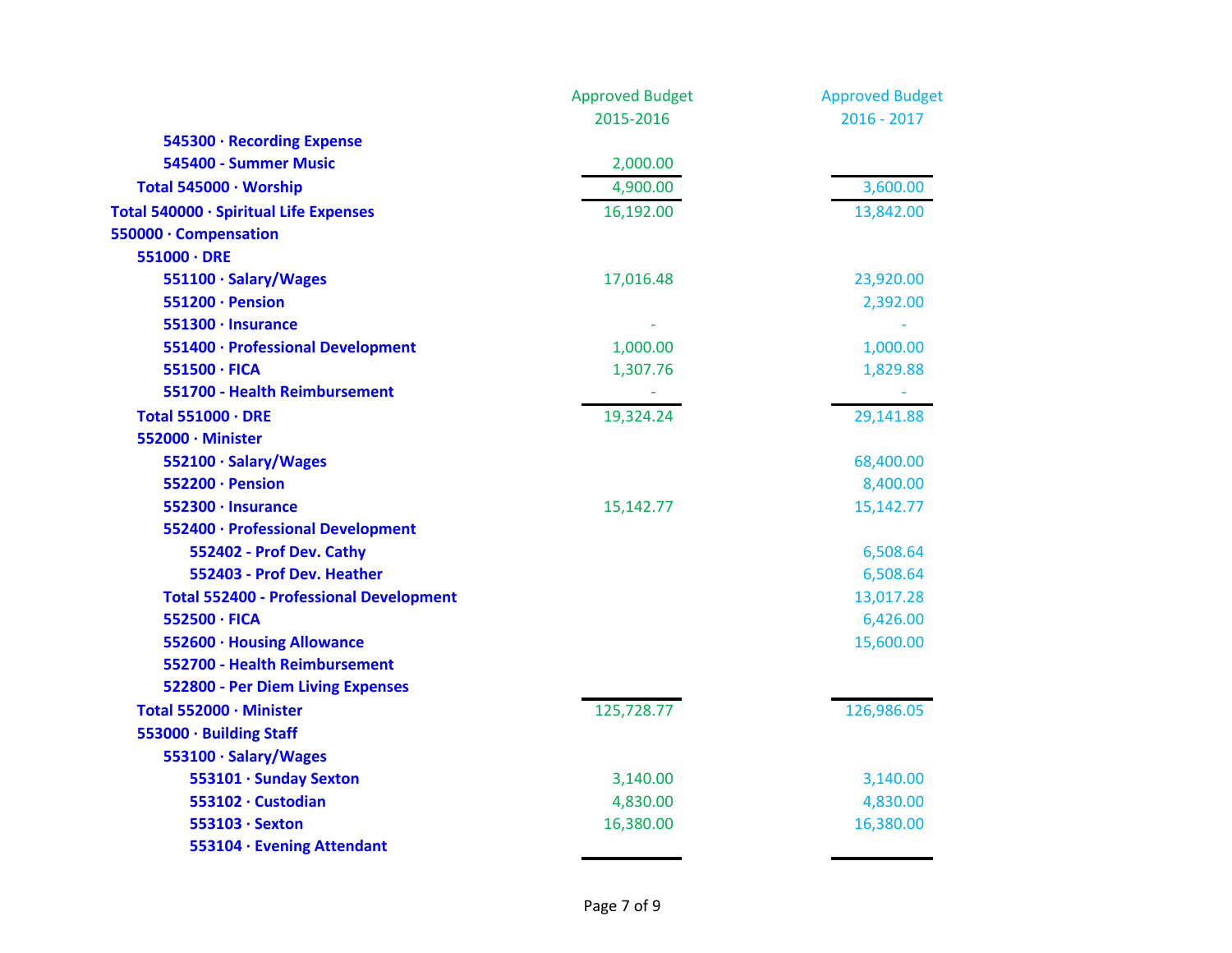|                                         | <b>Approved Budget</b> | <b>Approved Budget</b> |
|-----------------------------------------|------------------------|------------------------|
|                                         | 2015-2016              | $2016 - 2017$          |
| Total 553100 · Salary/Wages             | 24,350.00              | 24,350.00              |
| 553500 · FICA                           | 1,862.78               | 1,862.78               |
| Total 553000 · Building Staff           | 26,212.78              | 26,212.78              |
| 554000 · Music Staff                    |                        |                        |
| 554100 · Salary/Wages                   |                        |                        |
| 554101 · Music Director                 | 18,765.00              | 11,520.00              |
| 554102 · Acting Accompanist             |                        | 11,700.00              |
| 554103 · RE Music Director              |                        |                        |
| 554104 · Section Leads                  |                        | 4,000.00               |
| Total 554100 · Salary/Wages             | 18,765.00              | 27,220.00              |
| 554400 - Professional Development       | 500.00                 | 500.00                 |
| 554500 · FICA                           | 1,435.52               | 2,082.33               |
| Total 554000 · Music Staff              | 20,700.52              | 29,802.33              |
| 555000 · Business Manager               |                        |                        |
| 555100 · Salary/Wages                   | 28,991.04              |                        |
| 555101 - Bookkeeper                     |                        | 14,560.00              |
| 555200 · Pension                        | 2,870.40               |                        |
| 555300 · Insurance                      | 7,094.00               |                        |
| 555500 · FICA                           | 2,217.81               | 1,113.84               |
| 555700 - Health Reimbursement           | 2,182.04               |                        |
| Total 555000 · Business Manager         | 43,355.29              | 15,673.84              |
| 556000 · Administrative Assistant       |                        |                        |
| 556100 · Salary/Wages                   | 13,338.00              | 24,024.00              |
| 556200 · Pension                        |                        | 2,402.00               |
| 556500 · FICA                           | 1,020.36               | 1,837.83               |
| Total 556000 · Administrative Assistant | 14,358.36              | 28,263.83              |
| 557000 · Religious Education            |                        |                        |
| 557100 · Paid RE Staff                  |                        |                        |
| 557101 · Nursery & Child Care           | 4,900.00               | 6,800.00               |
| 557103 · Youth Advisor                  | 4,501.90               | 4,501.90               |
| Total 557100 · Paid RE Staff            | 9,401.90               | 11,301.90              |
| 557105 · Paid RE Staff FICA             | 719.25                 | 864.59                 |